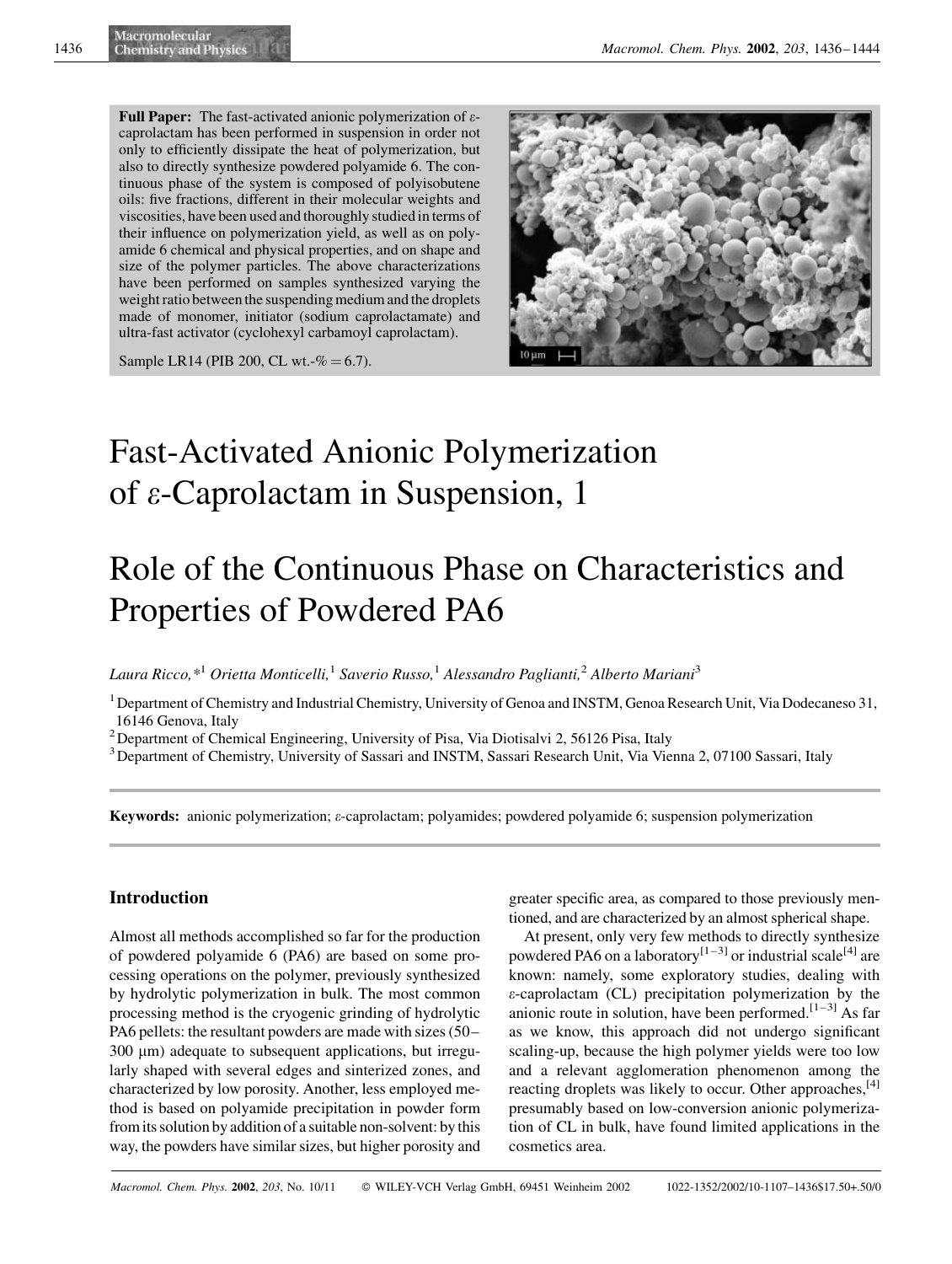On the basis of the above considerations on the present state-of-the-art and taking also in account the interesting applications linked to the many ways the powdered PA6 can be processed (pressing and sintering, powder coating, rotational molding, etc.), the approach described in the following is worth of some attention for its innovative aspects, namely the fine tunability of polymer properties besides the very high conversion yields in rather short reaction times, which cannot be achieved by other approaches.

The polymerization of CL has been performed in suspension taking advantage of the 'activated anionic mechanism', both factors which allowed us to work quasiisothermally at relatively low polymerization temperatures  $(T_{\text{pol}}$  of ca. 150 °C) and short reaction times (few minutes), thanks to the action of an ultra-fast activator. The latter has been chosen on the basis of our previous studies<sup>[5]</sup> carried out in isothermal conditions in bulk. The above reaction conditions very favorably compare to the much higher operational temperatures ( $T_{pol}$  of ca. 270 °C) and the much longer reaction times ( $\geq 16$  h) needed for a typical run of the hydrolytic process.

The search of suitable suspending media for the anionic polymerization of CL has been a rather difficult task, not only because specific properties of the fluid (such as chemical inertia, high resistance at  $T_{pol}$  in presence of strongly basic agents, low environmental impact, low cost, etc.) are requested, but also for the high solubility of molten CL in most tested fluids. Some low molar mass polyisobutene (PIB) oils resulted the most efficient fluids to be used as suspending media for CL. Accordingly, they have been comparatively evaluated in terms of their effects not only on the polymerization process, but also on the characteristics of the obtained powders. No specific suspension stabilizer has been introduced in the reacting medium at this stage. It will be taken in consideration in further work,<sup>[6]</sup> after a full understanding of the role played by the other process parameters on the neat system. Analogously, no nucleating agent has been added to the reacting mixture. Some preliminary experiments using polymeric stabilizers have shown, however, an increased CL solubility in the PIB continuous phase, strongly decreasing yields and worsening properties of the PA6 powders.

## Experimental Part

#### Materials

CL was kindly supplied by DSM Research, Geleen, the Netherlands, and utilized after drying over  $P_2O_5$ . Sodium hydride was used as a 60% dispersion in mineral oil (Aldrich), in order to promote the in situ formation of sodium caprolactamate (NaCL), which was the actual polymerization initiator. Cyclohexyl carbamoyl caprolactam (CCCL) was a laboratory preparation, obtained by blocking cyclohexyl isocyanate (Fluka) with CL in boiling toluene and removing the solvent by vacuum distillation. Five samples of polyisobutene, characterized in terms of different viscosities, were kindly supplied by BP Company: PIB 30, PIB 120, PIB 200, PIB 600, and PIB 2000.

After performing the anionic polymerization run in suspension, PIB was removed using petroleum ether (Fluka) as received. To purify PA6 from the low-molar mass species, methanol (Prolabo) was used as received. For the UVanalyses, anhydrous formic acid was prepared by distillation of 98% formic acid (Fluka) under reduced pressure after reaction with boric anhydride.  $H_2SO_4$  for viscometric measurements was 95–97% (Fluka) and used as received.

#### Polymerization Runs

The polymerization reactions were carried out in a cylindrical glass reactor (capacity 250 ml), provided with mechanical stirrer, dry nitrogen inlet and outlet, temperature measurement device and injecting system for the introduction of the reactant mixture (CL + NaCL + CCCL). The reactor, filled with 160 g of PIB, was immersed in an oil bath thermostated at the polymerization temperature (155 $\degree$ C). The reactant mixture was prepared in another glass vessel kept at 95 °C (temperature sufficient to reach homogeneity of the molten system, but too low to start the polymerization reaction in the time scale used) and injected into the reactor with the aid of a dry nitrogen stream under moderate pressure. Typical recipes are given in Table 1. After 600 s, which is a time largely adequate to reach reaction completion under all chosen conditions, as verified by preliminary tests, the mixture of PIB and PA6 (plus catalytic residues, unreacted CL and low-molar mass species) was carefully added with petroleum ether in order to ensure a quick cooling, as well as to dilute the highly viscous suspending medium.

#### PA6 Purification

The diluted system was kept at room temperature under stirring for ca. 10 h, and then filtered to collect the PA6 powders, which subsequently underwent extensive Soxhlet extraction by petroleum ether in order to completely remove PIB and unreacted CL. To further purify PA6 from higher oligomers and other low-molar mass products, if any, a Soxhlet extraction with methanol for 8 h was finally carried out. Fully purified powders were dried under vacuum at  $70^{\circ}$ C for 20 h.

#### Product Characterization

The high polymer yield was evaluated as percent ratio of the weight of dried PA6 sample to the weight of CL injected in the suspending medium.

A Perkin-Elmer Lambda 9 UV spectrophotometer was used to monitor the possible presence of structural irregularities in PA6 chains, as most of them are able to strongly absorb in the UV region<sup>[5]</sup> with O.D. maxima at  $270-280$  nm. It is customary to assume that UV absorption is directly proportional to the total amount of irregular structures.[7] The UV spectra were performed on 1% (w/w) PA6 solutions in anhydrous formic acid and recorded between 250 and 400 nm (1 cm path length) in search of absorption bands.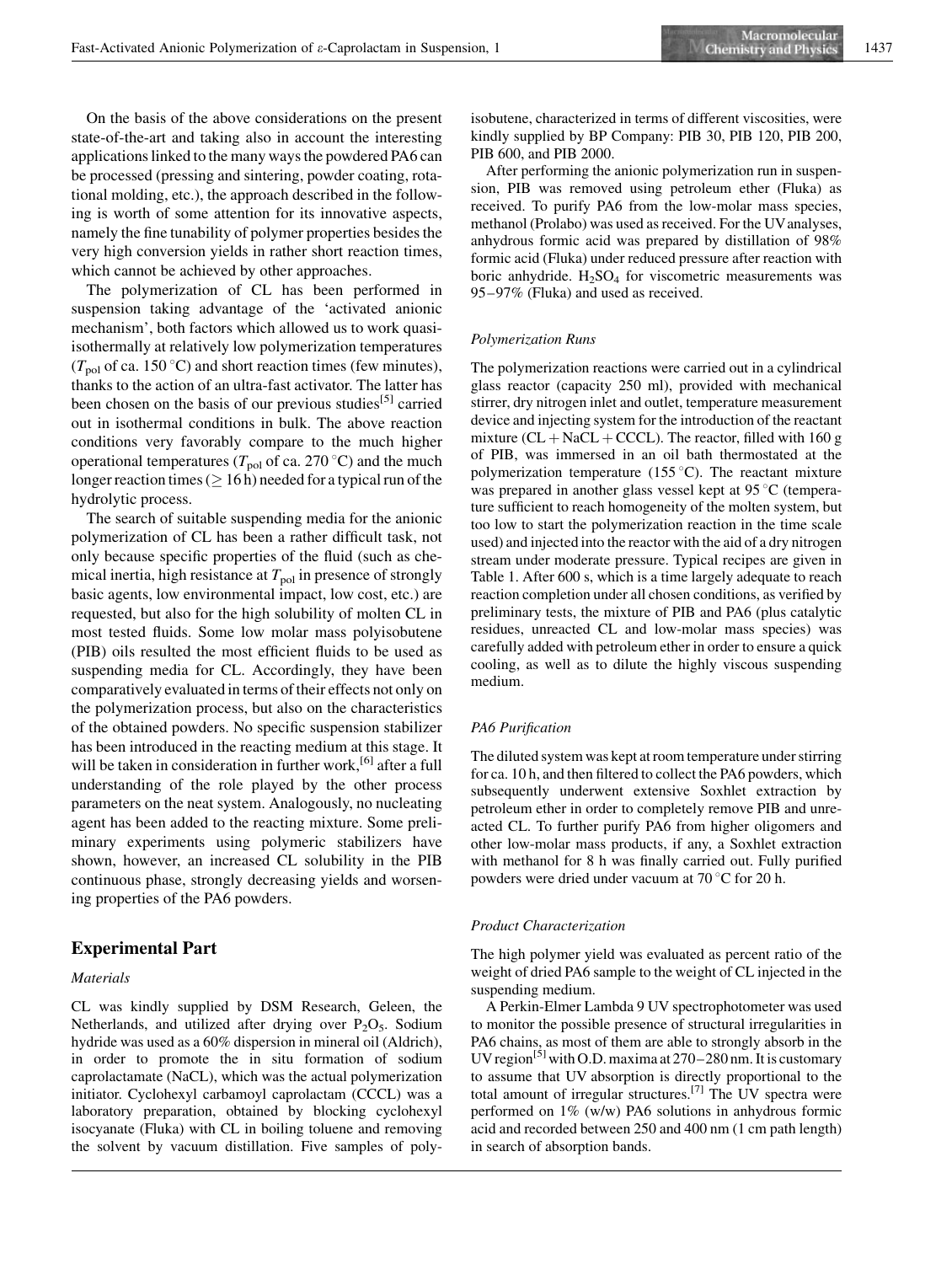| Sample code      | PIB code | PIB viscosity at $100^{\circ}$ C | $PIB \overline{M}_n$ (GPC) | CL      | High polymer yield |  |
|------------------|----------|----------------------------------|----------------------------|---------|--------------------|--|
|                  |          | cSt                              |                            | $wt.-%$ | $\%$               |  |
| LR1              | 30       | 635                              | 1300                       | 20.0    | 85                 |  |
| LR <sub>2</sub>  | 30       | 635                              | 1300                       | 14.3    | 64                 |  |
| LR <sub>3</sub>  | 30       | 635                              | 1300                       | 9.1     | 48                 |  |
| LR4              | 30       | 635                              | 1300                       | 6.7     | $\boldsymbol{0}$   |  |
| LR5              | 120      | 2500                             | 2250                       | 20.0    | 90                 |  |
| LR6              | 120      | 2500                             | 2250                       | 14.3    | 82                 |  |
| LR7              | 120      | 2500                             | 2250                       | 9.1     | 67                 |  |
| LR8              | 120      | 2500                             | 2250                       | 6.7     | 67                 |  |
| LR9              | 200      | 4250                             | 2600                       | 20.0    | 91                 |  |
| LR <sub>10</sub> | 200      | 4250                             | 2600                       | 14.3    | 84                 |  |
| LR11             | 200      | 4250                             | 2600                       | 10.5    | 75                 |  |
| LR12             | 200      | 4250                             | 2600                       | 9.1     | 67                 |  |
| LR13             | 200      | 4250                             | 2600                       | 7.7     | 56                 |  |
| LR14             | 200      | 4250                             | 2600                       | 6.7     | 37                 |  |
| LR <sub>15</sub> | 600      | 12 200                           | 4 2 0 0                    | 20.0    | 91                 |  |
| LR <sub>16</sub> | 600      | 12 200                           | 4 2 0 0                    | 14.3    | 87                 |  |
| LR <sub>17</sub> | 600      | 12 200                           | 4 2 0 0                    | 9.1     | 75                 |  |
| LR18             | 600      | 12 200                           | 4200                       | 6.7     | 67                 |  |
| LR19             | 2000     | 40 500                           | 5900                       | 20.0    | 86                 |  |
| LR20             | 2000     | 40 500                           | 5900                       | 14.3    | 54                 |  |
| LR <sub>21</sub> | 2000     | 40 500                           | 5900                       | 9.1     | 33                 |  |
| LR <sub>22</sub> | 2000     | 40 500                           | 5900                       | 6.7     | 53                 |  |

Table 1. Influence of the suspending medium and the monomer content in the reacting mixture on high polymer yield.  $T_{pol} = 155 \degree C$ ,  $[NaCL] = [CCCL] = 0.6\%$  (mol/100 mol of CL).

An Ubbelohde viscometer was used to determine PA6 solution viscosities and evaluate weight average molar masses. The measurements were performed at  $20^{\circ}$ C on polymer solutions in H<sub>2</sub>SO<sub>4</sub> ( $c = 0.5-1$  g/dL).

Glass transition temperature  $(T_g)$ , melting temperature  $(T_m)$ , and degree of crystallinity  $(x_c)$  of our PA6 samples were measured by a Mettler Differential Scanning Calorimeter (DSC) Mod. TC 10A. All samples underwent a cycle of three temperature scans, as follows: a first heating from 0 to 270  $\degree$ C (at 20 K/min); followed by cooling from 270 to  $0^{\circ}$ C (at 10 K/ min) and a second heating from 0 to 270  $\mathrm{^{\circ}C}$  (at 20 K/min).

Micrographs of the particles were obtained with a LEO scanning electron microscope (SEM) Mod. stereoscan 440, while particle size distribution and average dimensions were evaluated by a Malvern Particle Sizer Mod. 2600C.

#### Results and Discussion

The present work is based on the working hypothesis that a careful control of the polymerization temperature can minimize all drawbacks of CL anionic polymerization. If we assume that the very poor dissipation of the polymerization heat in CL bulk polymerization, typically run in quasi-adiabatic conditions, is responsible for Claisen-type condensation reactions, color center formation, extensive chain branching and, ultimately, crosslinking, it may be sufficient to have, together with extremely fast polymerization rates, very efficient means of heat transfer in order to achieve product quality comparable to that of hydrolytic PA6. The above hypothesis has been fully proven quite recently, when we performed the quasi-isothermal anionic

polymerization of CL in bulk.[5] Very thin discs of PA6 have been produced in the 0.8 mm cavity of a thick stainless steel mold, thus allowing to accurately maintain a constant temperature throughout polymerization. By choosing suitable experimental conditions (polymerization temperature between 150 and 165  $\degree$ C and ultra-fast activators, like CCCL) the above drawbacks have been completely eliminated.

The subsequent steps are herein described. As is well known, the best methods for the dissipation of polymerization heat are based on monomer compartimentalization in small droplets acting as polymerization micro-reactors, surrounded by an immiscible fluid characterized by efficient heat transfer properties. We will present here our results on the fast-activated anionic polymerization of e-caprolactam in PIB suspension, using experimental conditions based on the optimization of our previous results in bulk.<sup>[5]</sup> As a consequence of our set-up, fine PA6 powders, characterized by very high structural regularity, have been produced, as mentioned in the Introduction. Preliminary accounts on the above process have already been given elsewhere.<sup>[8,9]</sup>

# Polymerization Yields

Polymerization data are given in Table 1, where the high polymer yields are listed as functions of CL content for each of the five PIB oils. Viscosity (at  $100\degree C$ ) and number average molar mass of the oils are also given. For all syntheses, the polymerization temperature of 155  $\degree$ C has been chosen, and NaCL and activator (CCCL) concentrations have been fixed at 0.6% (mol/100 mol of CL). As already mentioned,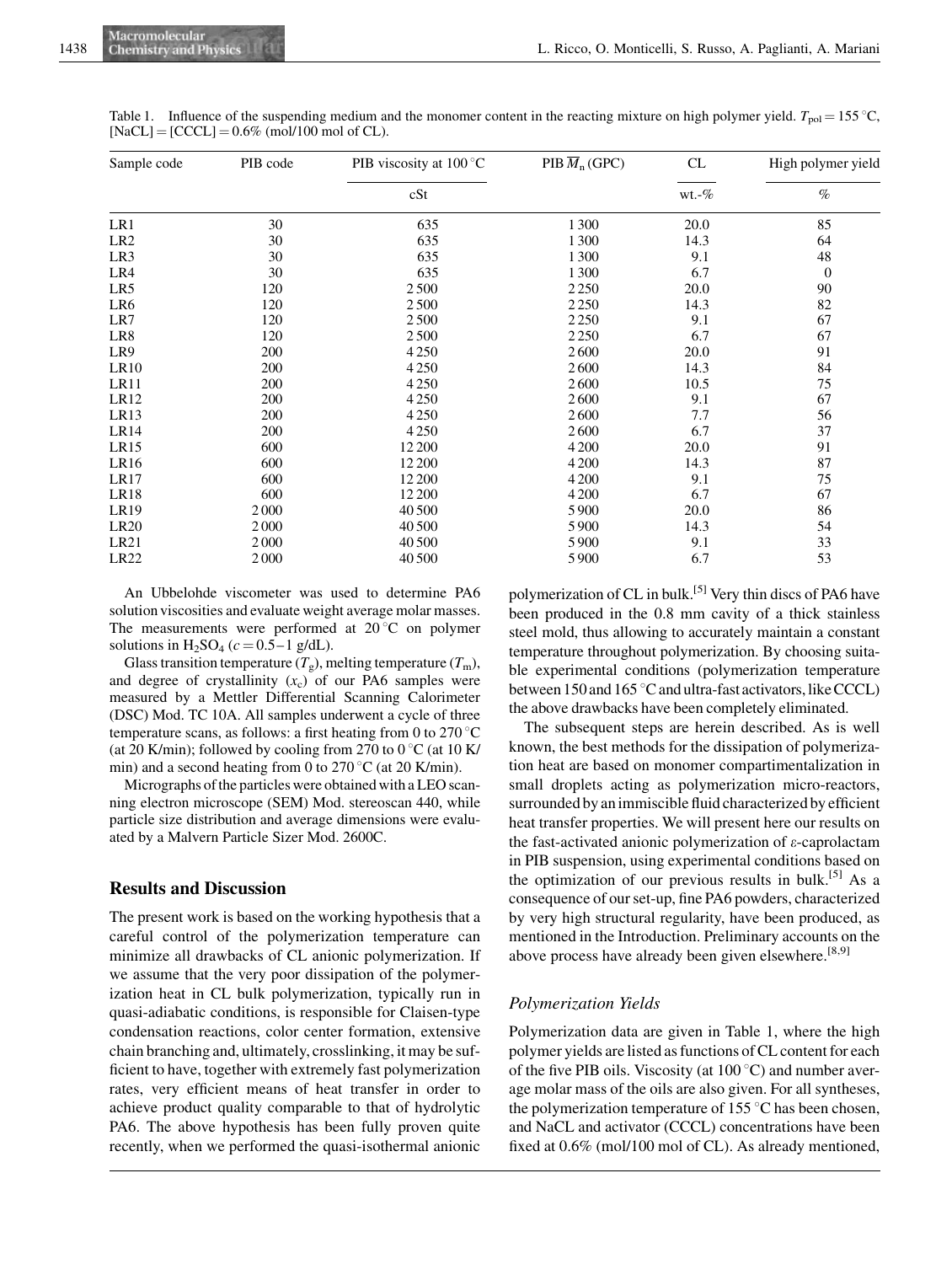the experimental data given in a previous paper $[5]$  and referred to quasi-isothermal bulk conditions, have shown that the above values of temperature and catalytic species concentration are the optimum ones in terms of high polymer yield, reduction of polymerization time and minimization of side reactions.

As shown in Table 1, the high polymer yield seems to be strongly influenced by monomer content in the reacting mixture, i.e. is sharply decreasing when CL content decreases. The expected behavior for an ideal suspension polymerization process is, on the contrary, a constant conversion value at fixed experimental conditions.

Indeed, in spite of the fact that polyisobutene was discovered as the most suitable suspending medium among all tested fluids, we have found that it cannot be considered completely immiscible with CL at the chosen polymerization temperature. Under vigorous stirring, PIB is able to slowly dissolve even large amounts of CL. However, in actual polymerization runs, this slow homogenization process is contrasted or largely prevented by the very fast polymerization reaction. The overall effect, therefore, is a complex function of various parameters, often opposing each other: rate of polymerization, stirring rate, droplet dimensions, total amount of CL, viscosity of the continuous phase, CL diffusion through the polymer particles, etc. A qualitative explanation of the apparently anomalous behavior, shown in Table 1, is linked to differences in rates and extent of CL solubilization for the various PIB oils during polymerization. In general, we may expect that the rate and the extent of CL homogeneous mixing with PIB be higher the lower the molar mass of PIB is. Indeed, with PIB 30 and 6.7 wt.-% of CL, polymerization does not occur due to complete miscibility of the components.

For each PIB, increasing the CL content in the suspension medium causes an increase of polymer yield, due to the increased amount of the immiscible CL fraction as compared to the total CL content.

The influence of the five PIB oils on polymer yields at constant values of CL content can also be evaluated from the data of Table 1. In the whole range of CL content values, PIB 600 gives the highest high polymer yields. Differences with the other oils are emphasized at lower CL contents, whereas for 20 wt.-% of CL (the maximum allowable CL content) they are reduced to only a few percent. It should be noticed that the data referred to PIB 2000, given in the last column, are affected by poor reproducibility because of the slow and difficult monomer dispersion in the oil, which is very viscous at  $T_{pol}$ , even at the highest stirring rate. If we do not take in consideration the data pertaining to PIB 2000, there is a general trend to higher yields for higher molar mass PIBs, i.e. when we are in presence of a decreased CL solubility. As mentioned above, PIB 30, characterized by the lowest molar mass, is able to completely solubilize 6.7 wt.-% of CL in our experimental conditions, thus preventing its polymerization.

Although the above considerations are qualitatively valid, a word of caution is, however, necessary: presumably, the whole amount of high polymer could not be easily separated from PIB and recovered, due to some experimental difficulties linked mainly to the high viscosity of the system at room temperature. This fact can explain not only the relatively low polymer yields pertaining to PIB 2000, which has a much higher viscosity as compared to the other PIB oils, but also the relatively lower conversions found in the suspension process, as compared to the corresponding runs in bulk (98.9 wt. $-$ %).<sup>[5]</sup>

## Temperature Control, UV Absorption and Chain Regularity

As mentioned above, the non-isothermal anionic polymerization of CL is usually affected by many side reactions<sup>[10]</sup> leading both to low-molar mass side products and to irregular structures present in the polyamide chain, which can act not only as branching and/or crosslinking points, but also as extensive structural defects and as color centers.

On the basis of our previous studies,  $[5,11]$  key conditions to minimize the above side reactions are: i) the use of some ultra-fast activators, able to further increase the polymerization rate, and ii) the maintenance of lower and almost constant temperatures (quasi-isothermal conditions) throughout the polymerization reaction. Careful control of the latter parameter is a major factor for preventing the negative effects linked both to the relatively high heat of polymerization and to the strong basicity of the medium, while the use of ultra-fast activation agents allows for an additional increase of the already very high polymerization rate. As a consequence, the quick achievement of high conversions strongly reduces polymer chain mobility, thus preventing the occurrence of side reactions to any significant extent.

If we now consider the suspension process we are dealing with, both conditions are verified: the activator CCCL is able to decrease the polymerization time to only a couple of minutes, while the polymerization temperature can be kept almost constant at ca.  $155^{\circ}$ C, due to the very fast dissipation of the polymerization heat  $(-\Delta H_{\text{pol}})$ , linked to the effective heat transfer from the polymer microparticles to the suspending fluid. Temperature control has been verified monitoring the temperature of the suspending medium during the polymerization process: as an example, the temperature profile in the case of PIB 200 is shown in Figure 1 for two different monomer contents: a) 6.7, and b) 20 wt.-%. At  $t = 0$  the feed, made of monomer, activator and initiator and kept at ca. 95 $\degree$ C, is injected in the continuous phase maintained at  $155^{\circ}$ C. The sudden decrease of temperature to 148 (a) or 141  $\degree$ C (b) is very rapidly counterbalanced by the heat of polymerization and the heater action, jointly. The difference between the full point curve (polymerization run) and the curve representing the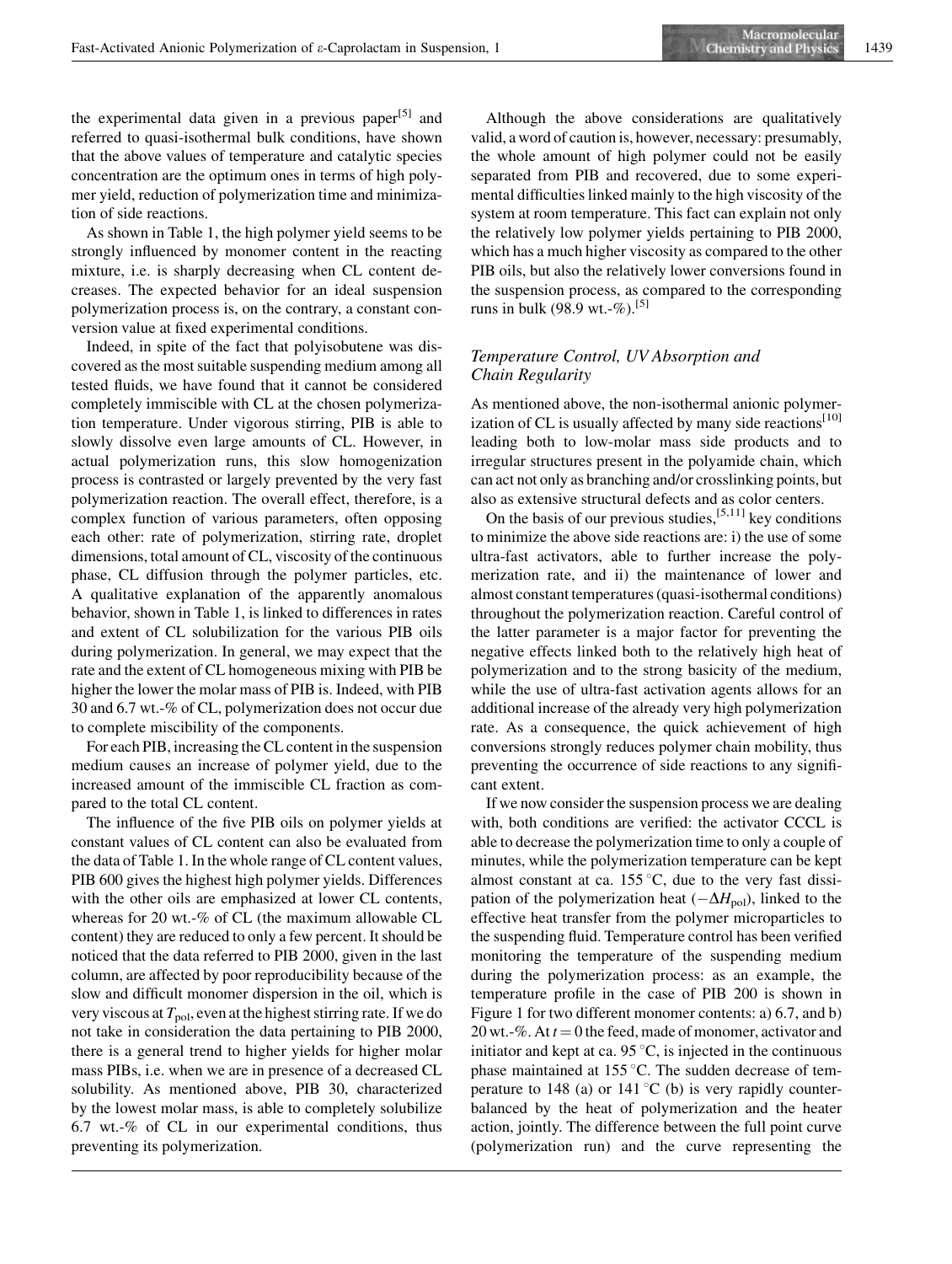

Figure 1. Temperature profile as a function of time a) CL, wt.-% = 6.7; b) CL, wt.-% = 20.  $\bullet$  polymerization run (monomer+activator+initiator injected at  $95^{\circ}$ C);  $\circ$  reference run (only monomer injected at  $95^{\circ}$ C); — heater temperature.

temperature increase due only to the heater action (open points) measures the effect of  $\Delta H_{\text{pol}}$  only. From the data of Figure 1 it is evident not only that temperature control is sufficiently good ( $+4^{\circ}$ C at the utmost), but also that ca. 200 s are sufficient to re-establish initial conditions.

All PA6 samples have been analyzed by UV spectroscopy to evaluate the extension of side reactions in the above experimental conditions and, as expected, in every case no UV absorption whatsoever has been found. Therefore, a very high level of chain regularity, analogous to that found for samples synthesized in bulk with the same activator  $(CCCL)$  under quasi-isothermal conditions,<sup>[5]</sup> can be safely claimed.

#### Viscometry and Molecular Weight

Measurements of solution viscosity have been performed in the conditions described in the Experimental in order to evaluate the average molar masses  $(\overline{M}_w)$  of our powdered samples as functions of both CL content and PIB type.  $\overline{M}_{w}$ has been calculated by the following equation: $[12]$ 

$$
[\eta] = 0.51 \cdot 10^{-3} \overline{M}_{\rm w}^{0.74} \tag{1}
$$

The results, in terms of  $[\eta]$  and  $\overline{M}_{w}$ , are listed in Table 2, where data pertaining to samples synthesized employing

Table 2. Influence of the suspending medium and the monomer content in the reacting mixture on PA6 [ $\eta$ ] and  $\overline{M}_{w}$ .

| Sample           | PIB code                              | CL       | $\lceil \eta \rceil$ | $\overline{M}_{\mathrm{w}}$ |
|------------------|---------------------------------------|----------|----------------------|-----------------------------|
| code             |                                       | wt.- $%$ | dL/g                 |                             |
| LR1              | 30                                    | 20.0     | 1.48                 | 48 000                      |
| LR <sub>3</sub>  | 30                                    | 9.1      | 1.20                 | 36 000                      |
| LR5              | 120                                   | 20.0     | 1.42                 | 45 000                      |
| LR8              | 120                                   | 6.7      | 1.28                 | 39 000                      |
| LR9              | 200                                   | 20.0     | 1.49                 | 48 000                      |
| LR <sub>14</sub> | 200                                   | 6.7      | 1.32                 | 41 000                      |
| LR15             | 600                                   | 20.0     | 1.53                 | 50000                       |
| LR <sub>18</sub> | 600                                   | 6.7      | 1.20                 | 36 000                      |
| LR19             | 2000                                  | 20.0     | 1.54                 | 50000                       |
| LR22             | 2000                                  | 6.7      | 1.30                 | 40 000                      |
| LR23             | $200 (+6 \text{ wt.} -\% \text{ CL})$ | 20.0     | 1.74                 | 60000                       |
| PCL <sub>1</sub> |                                       | bulk     | 1.55                 | 51000                       |

the maximum (20.0 wt.-%) and the minimum (usually 6.7 wt.-%) CL content are listed for each type of PIB used. For comparison, a sample (PCL1) of PA6 synthesized in bulk in the same isothermal conditions<sup>[5]</sup> ( $T_{pol}$ ,  $t_{pol}$ , [CCCL], [NaCL]) adopted for the samples obtained in suspension is also given in Table 2.

It is evident that the PIB used has almost no influence on PA6 molar mass, while CL content in the suspension medium plays a more significant role. In particular, when the content of CL increases,  $\overline{M}_{w}$  also increases, although not very much. Indeed,  $\overline{M}_{w}$  variations between the maximum and the minimum CL content are limited to 13–25% only. Moreover, all samples synthesized in suspension have molar masses lower than the molar mass of PCL1. It is worth noting that  $\overline{M}_{w}$  of the latter is 51 000, as calculated from solution viscosity data. If we assume that the most probable distribution of molar masses holds also for anionically synthesized PA6 samples, the corresponding  $\overline{M}_n$ value is 25 500. The calculated value for 0.6 mol-% of CCCL, in the absence of any other interfering factors, is close to 18 900. Therefore, we may conclude that some limited amount of branching points are present in PCL1, as well as in all samples synthesized in bulk, and they contribute to increase PA6 molar mass. As mentioned above, however, these irregularities of the chain do not cause any further development of defects, such as UV-absorbing structures, color centers, etc., thus keeping the structure of the PA6 chain almost perfectly regular. Going from bulk to suspension, the lower values of  $\overline{M}_{w}$  suggest a decrease of side reactions leading to branching points. Again, the absence of any UV absorption supports the very regular structure of our PA6 samples. The dependence of  $\overline{M}_{w}$  on CL content is not quite obvious, but we can try to explain the results taking in consideration two relevant phenomena: i) as shown also by the high polymer yields given in Table 1, a fraction of the reacting mixture can dissolve in the PIB oils; ii) suitable tests have evidenced that dissolved CCCL is not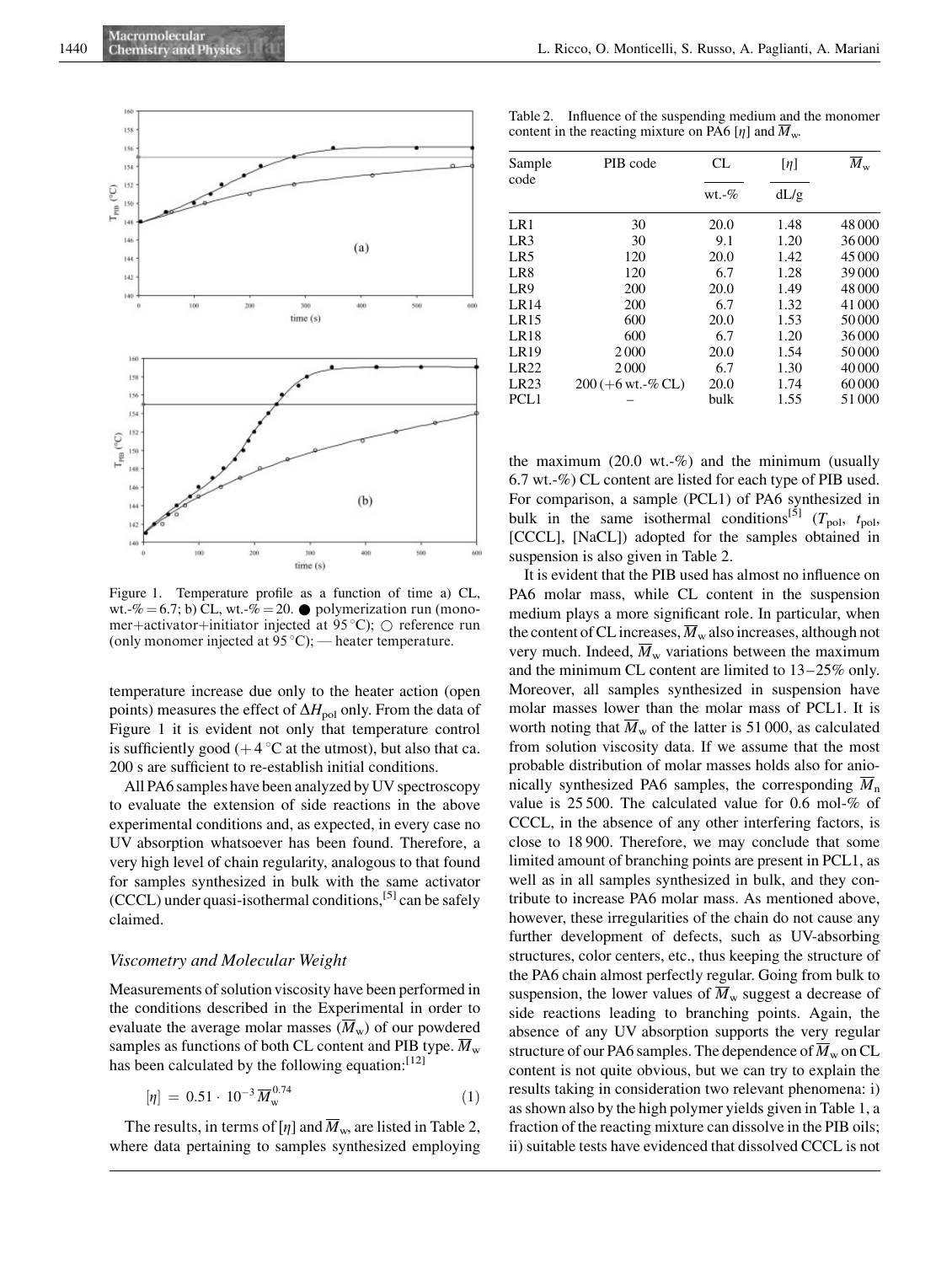effective anymore as activator because of some chemical reactions with impurities present in industrial PIB. As a consequence of the occurrence of these phenomena, solubilized CL, which cannot polymerize in solution (see sample LR4), remains partly adsorbed on the surface of the growing particles. Therefore, further chain growth can occur on the external surface of the droplets by the adsorbed monomer and its addition to those growing centers located close to the external surface. The contribution of CL in solution to the overall chain growth is greater when the amount of dispersed droplets is higher because of the higher content of growing centers at or near the surface.

To confirm this hypothesis, a sample of PA6 (LR23) has been synthesized in the same conditions of the sample LR9 but using a 6 wt.-% solution of CL in PIB 200 as the suspending medium. After purification and drying, the result in terms of high polymer yield was 109% (evaluated, as usual, as percent ratio between the weight of the polymer and the weight of CL injected in the suspending medium). In other words, for 100 g of the mixture and 20 g of injected CL additional 3.6 g of PA6 were produced at the expenses of 4.8 g of CL added to PIB. In terms of  $\overline{M}_{w}$ , (see last row of Table 2), a value of 60 000 was found ( $[\eta] = 1.74$ ). From the above data, the contribution of the pre-dissolved CL to PA6 chain growth in the suspension process is evident.

(namely, CL content and PIB type), a thorough investigation on both the thermal transitions and the degree of crystallinity has been made by DSC analysis. Table 3 shows PA6 melting temperature  $(T<sub>m</sub>)$  and crystallinity degree  $(x<sub>c</sub>)$ , measured during both the first and the second heating, and the glass transition temperature  $(T_g)$  clearly evident only during the second heating. The crystallinity degree in the first run exhibits a value ranging between 0.39 and 0.45, with an average value of 0.43, without any clear dependence on the experimental conditions chosen for PA6 synthesis. The same considerations are also valid observing the values of  $T_m$  (first heating): they range between 216 and 222 °C with an average melting temperature of  $219\degree C$ . On second heating, as expected, a significant decrease of the crystalline content has been found with an average value of  $x_c = 0.30$ .  $T_m$  (second heating, average value) is 217 °C. Also  $T_g$  does not show any appreciable dependence on the experimental conditions chosen for PA6 synthesis, with an average value of  $55^{\circ}$ C.

# SEM Characterization

The observation of our PA6 samples under optical microscope already underlines the relevance of particle coalescence phenomenon: the powders, characterized by sizes (always less than 1 mm) and size distributions linked to the conditions of synthesis, do not show only regular, spherical shapes, but are constituted of a mixture of individual, almost spherical particles and irregularly shaped multiparticle microaggregates or granules.

# Thermal Behavior

As mentioned in the Experimental, for the various PA6 samples prepared under different experimental conditions

Table 3. Influence of the suspending medium and the monomer content in the reacting mixture on PA6 thermal properties and degree of crystallinity.

| Sample code      | PIB code | CL<br>$wt.-\%$ | $T_{\rm m}$ (1 <sup>st</sup> run)<br>$^\circ \text{C}$ | $x_c$ (1 <sup>st</sup> run) | $T_{\rm g}$ (2 <sup>nd</sup> run)<br>$^{\circ}C$ | $T_{\rm m}$ (2 <sup>nd</sup> run)<br>$^{\circ}C$ | $x_c$ (2 <sup>nd</sup> run) |
|------------------|----------|----------------|--------------------------------------------------------|-----------------------------|--------------------------------------------------|--------------------------------------------------|-----------------------------|
|                  |          |                |                                                        |                             |                                                  |                                                  |                             |
| LR <sub>2</sub>  | 30       | 14.3           | 220                                                    | 0.45                        | 56                                               | 218                                              | 0.31                        |
| LR <sub>3</sub>  | 30       | 9.1            | 219                                                    | 0.41                        | 57                                               | 217                                              | 0.31                        |
| LR5              | 120      | 20.0           | 219                                                    | 0.43                        | 54                                               | 218                                              | 0.30                        |
| LR6              | 120      | 14.3           | 218                                                    | 0.41                        | 56                                               | 217                                              | 0.28                        |
| LR7              | 120      | 9.1            | 219                                                    | 0.42                        | 56                                               | 217                                              | 0.31                        |
| LR8              | 120      | 6.7            | 216                                                    | 0.40                        | 57                                               | 217                                              | 0.29                        |
| LR9              | 200      | 20.0           | 219                                                    | 0.45                        | 49                                               | 217                                              | 0.31                        |
| LR10             | 200      | 14.3           | 219                                                    | 0.45                        | 52                                               | 217                                              | 0.30                        |
| LR11             | 200      | 10.5           | 218                                                    | 0.45                        | 59                                               | 218                                              | 0.29                        |
| LR12             | 200      | 9.1            | 219                                                    | 0.40                        | 56                                               | 216                                              | 0.28                        |
| LR13             | 200      | 7.7            | 218                                                    | 0.42                        | 57                                               | 217                                              | 0.29                        |
| LR14             | 200      | 6.7            | 218                                                    | 0.38                        | 58                                               | 218                                              | 0.30                        |
| LR <sub>15</sub> | 600      | 20.0           | 220                                                    | 0.43                        | 55                                               | 217                                              | 0.30                        |
| LR <sub>16</sub> | 600      | 14.3           | 219                                                    | 0.43                        | 55                                               | 216                                              | 0.32                        |
| LR <sub>17</sub> | 600      | 9.1            | 218                                                    | 0.47                        | 57                                               | 217                                              | 0.33                        |
| LR18             | 600      | 6.7            | 218                                                    | 0.48                        | 56                                               | 218                                              | 0.34                        |
| LR19             | 2000     | 20.0           | 221                                                    | 0.45                        | 56                                               | 218                                              | 0.28                        |
| <b>LR20</b>      | 2000     | 14.3           | 222                                                    | 0.45                        | 56                                               | 219                                              | 0.27                        |
| LR21             | 2000     | 9.1            | 221                                                    | 0.42                        | 55                                               | 219                                              | 0.30                        |
| LR <sub>22</sub> | 2000     | 6.7            | 218                                                    | 0.39                        | 56                                               | 218                                              | 0.29                        |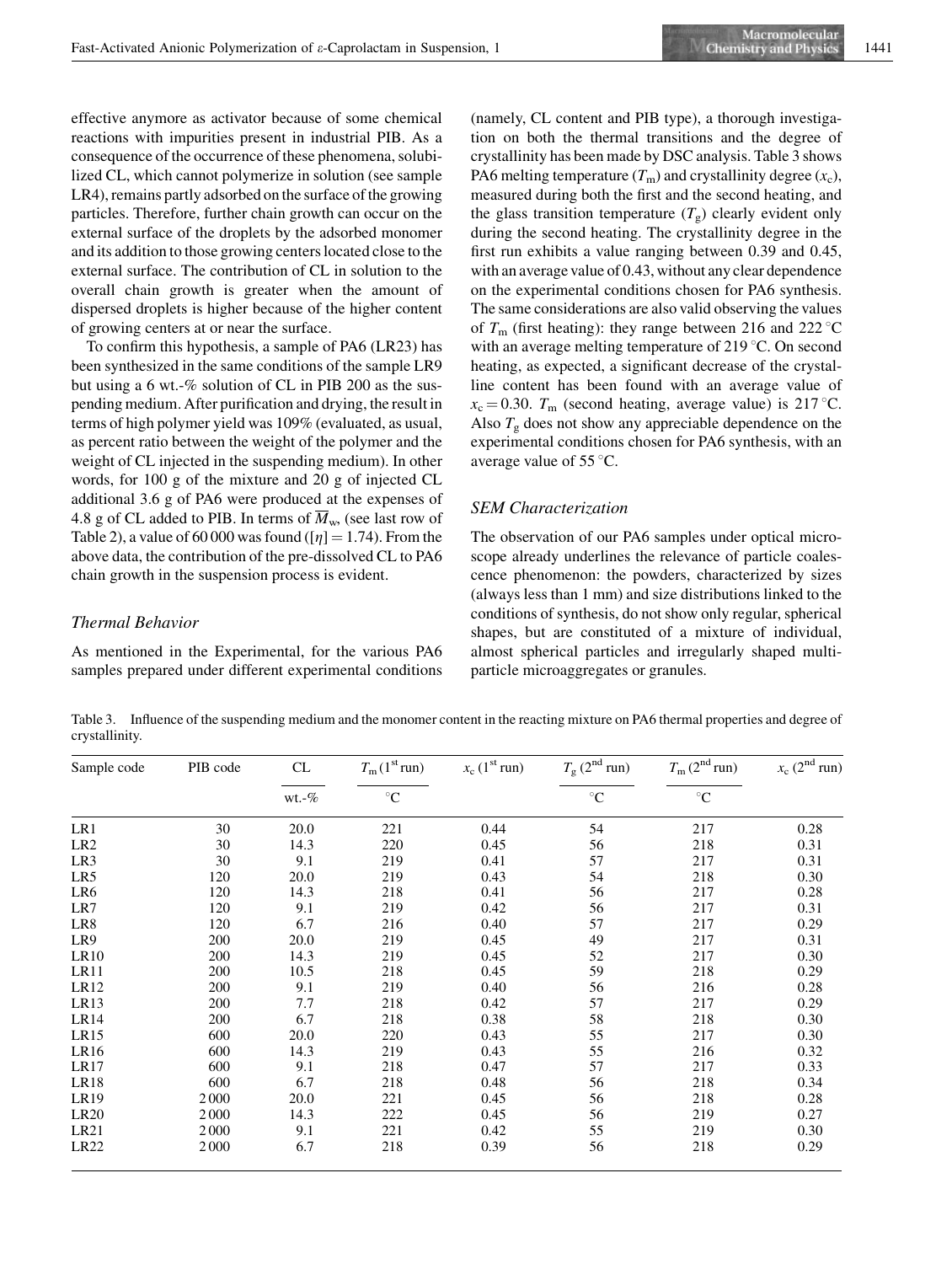A deeper evaluation of powder size and shape has been performed using scanning electron microscopy. For many systems the majority of spherical units are deprived of their individuality because of the coalescence phenomenon occurring during the polymerization. However, when the less viscous suspending agent (PIB 30) and the lowest CL content (9.1 wt.-%) were used, several individual spherical particles of rather small particle size could be observed, thus suggesting that the coalescence phenomenon can be properly reduced by lowering the content of monomer droplets. Even better results were obtained with a more viscous suspending medium (PIB 200). In this case, the agglomeration was less likely to occur, as evidenced by the much higher fraction of individual spherical particles, even when high CL content was used. By lowering the monomer content in the system to 6.7 wt.-%, the particle size further decreased with a limited coalescence, so that most particles maintained their original, almost spherical shape (Figure 2 (a) and (b)). PIB 600 and PIB 2000 had



 $(a)$ 



 $(b)$ 

Figure 2. Sample LR14 (PIB 200, CL wt.-% = 6.7). (a) General view, (b) detail.



Figure 3. Particle size distribution as a function of CL content using PIB 30.

a similar influence on particle shape, as already shown by PIB 200.

## Particle Size

As mentioned in the Experimental Part, the particle size distribution and the average particle size have been determined for all PA6 samples using a Malvern Particle Sizer.

Particle size distributions are shown in Figure 3–7, where the PA6 samples have been divided in five different groups depending on the PIB used. In each inset, CL contents are given. The average dimensions of the particles (expressed as  $d_{32}$ ) are listed in Table 4 as functions of both variables of the process, CL content and PIB type. The values of  $d_{32}$ have been evaluated by the classical equation:

$$
d_{32} = \frac{\int_{-\infty}^{+\infty} x^3 \cdot f(x) \cdot dx}{\int_{-\infty}^{+\infty} x^2 \cdot f(x) \cdot dx}
$$
 (2)

where the numerical particle distribution  $f(x)$  gives the number of particles having the dimension  $x$ .



Figure 4. Particle size distribution as a function of CL content using PIB 120.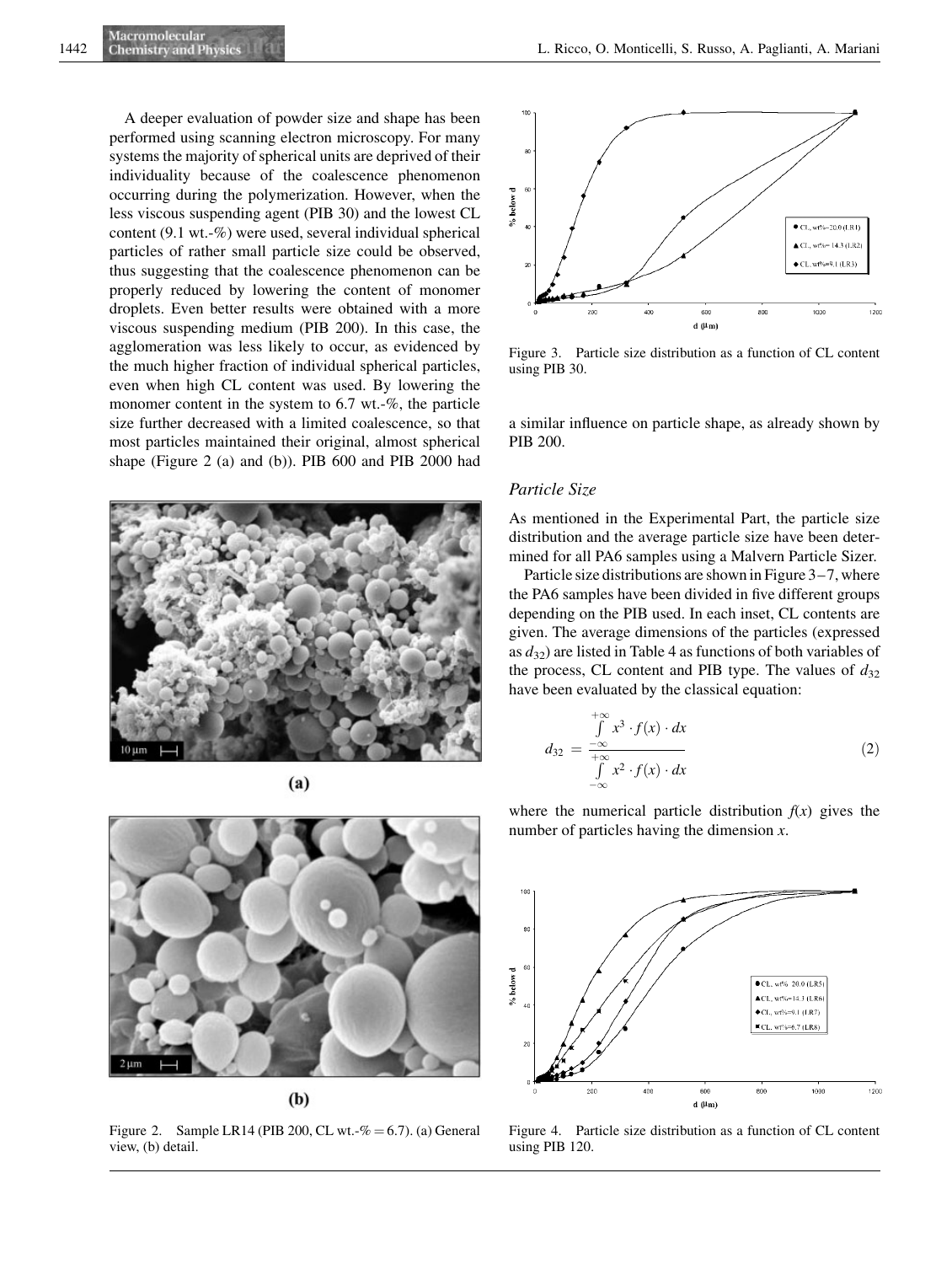

Figure 5. Particle size distribution as a function of CL content using PIB 200.

The plots of Figure 3–7 show the relative content of particles having dimensions lower than the dimension given in abscissa. Let us comment first on particle size distribution when PIB 30 has been used (Figure 3). It can be seen that the lowest monomer content in the suspending medium leads to the narrowest particle size distribution. More than 70% of the particles have dimensions  $\leq 200$  µm. Much larger particle size distributions are present when higher CL content is used. The average dimensions of the particles are greatly decreased only for the lowest CL content (9.1 wt.-%), thus supporting SEM observation of reduced coalescence phenomenon for that sample.

A different situation is shown in Figure 4, where the suspending medium is the more viscous PIB 120. In this case, the sigmoidal curves exhibit a narrower particle size distribution, as compared to the above system of Figure 3, although it still remains quite wide. Here again, the average particle dimensions are strongly reduced only for the lowest CL content (6.7 wt.-%). However, the influence of CL content is not so clearly evident as in the previous case.

The PA6 samples obtained using PIB 200 (Figure 5) consist of even smaller particles, characterized by average



Figure 6. Particle size distribution as a function of CL content using PIB 600.



Figure 7. Particle size distribution as a function of CL content using PIB 2000.

dimensions ranging from 70 to 240  $\mu$ m, as functions of CL content. In particular, the smallest sizes and narrowest size distributions of PA6 particles have been obtained using the outmost values of CL content: 20.0 and 6.7 wt.-%. SEM observations, given above, are in full agreement with the present findings.

Similar results have been found when PIB 600 has been used (Figure 6). In this case, the best experimental conditions in order to limit the coalescence are linked to 20.0 and 14.3 wt.-% of CL content.

Figure 7 shows size distributions pertaining to the most viscous suspending medium: PIB 2000. The curves are much narrower than in all previous cases and differences due to CL content are less evident.

Table 4. Influence of the suspending medium and the monomer content in the reacting mixture on PA6 average dimensions.

| Sample code      | PIB code | CL       | $d_{32}$ |  |
|------------------|----------|----------|----------|--|
|                  |          | wt.- $%$ | μm       |  |
| LR1              | 30       | 20.0     | 467      |  |
| LR <sub>2</sub>  | 30       | 14.3     | 479      |  |
| LR <sub>3</sub>  | 30       | 9.1      | 115      |  |
| LR5              | 120      | 20.0     | 279      |  |
| LR6              | 120      | 14.3     | 302      |  |
| LR7              | 120      | 9.1      | 356      |  |
| LR <sub>8</sub>  | 120      | 6.7      | 146      |  |
| LR9              | 200      | 20.0     | 94       |  |
| LR <sub>10</sub> | 200      | 14.3     | 187      |  |
| LR11             | 200      | 10.5     | 170      |  |
| LR <sub>12</sub> | 200      | 9.1      | 240      |  |
| LR <sub>13</sub> | 200      | 7.7      | 132      |  |
| LR <sub>14</sub> | 200      | 6.7      | 70       |  |
| LR15             | 600      | 20.0     | 95       |  |
| LR16             | 600      | 14.3     | 101      |  |
| LR <sub>17</sub> | 600      | 9.1      | 197      |  |
| LR18             | 600      | 6.7      | 196      |  |
| LR <sub>19</sub> | 2000     | 20.0     | 108      |  |
| <b>LR20</b>      | 2000     | 14.3     | 72       |  |
| LR <sub>21</sub> | 2000     | 9.1      | 53       |  |
| LR22             | 2000     | 6.7      | 61       |  |